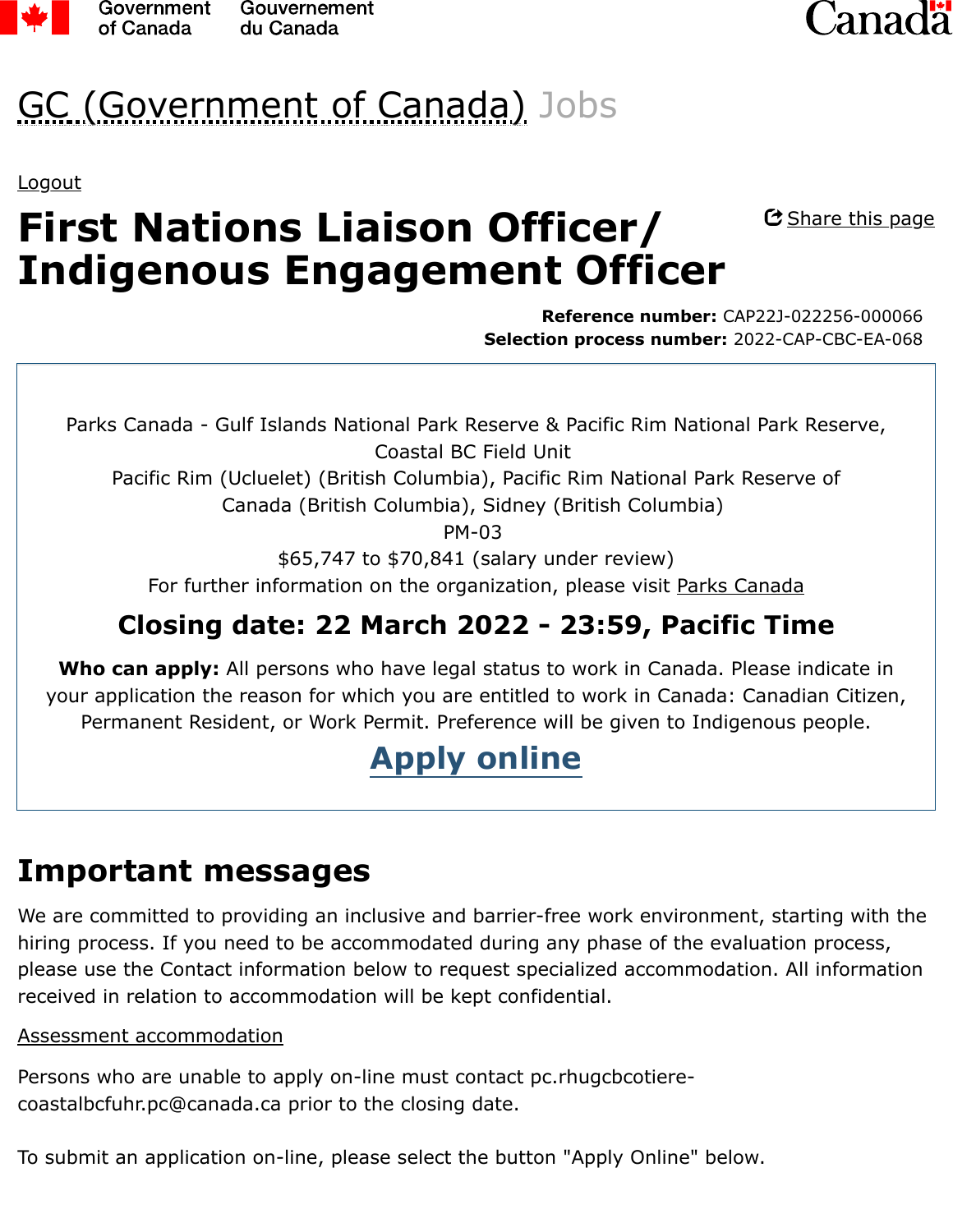### **Work environment**

Parks Canada is a federal government agency responsible for the protection and presentation of Canada's outstanding natural and cultural resources through a system of national parks, national marine conservation areas and national historic sites in all regions of Canada.

### **Intent of the process**

The intent of this process is to fill two full-time indeterminate positions of 1.0 FTE.

A qualifying list will be established and may be used to fill similar positions of various tenures (indeterminate, seasonal, temporary, full-time, part-time), linguistic requirements and various locations within the Parks Canada Agency.

**Positions to be filled:** 2

## **Information you must provide**

Your résumé.

Contact information for 3 references.

### **In order to be considered, your application must clearly explain how you meet the following (essential qualifications)**

EDUCATION:

Secondary school diploma or an acceptable combination of education, training, traditional knowledge and/or experience.

[Degree equivalency](https://www.canada.ca/en/public-service-commission/jobs/services/gc-jobs/degree-equivalency.html)

PERSONAL SUITABILITY:

- Make things happen;
- Exercises sound judgment;
- Personally connects with people;
- Takes responsibility;
- Attention to detail.

### **If you possess any of the following, your application must also clearly explain how you meet it (other qualifications)**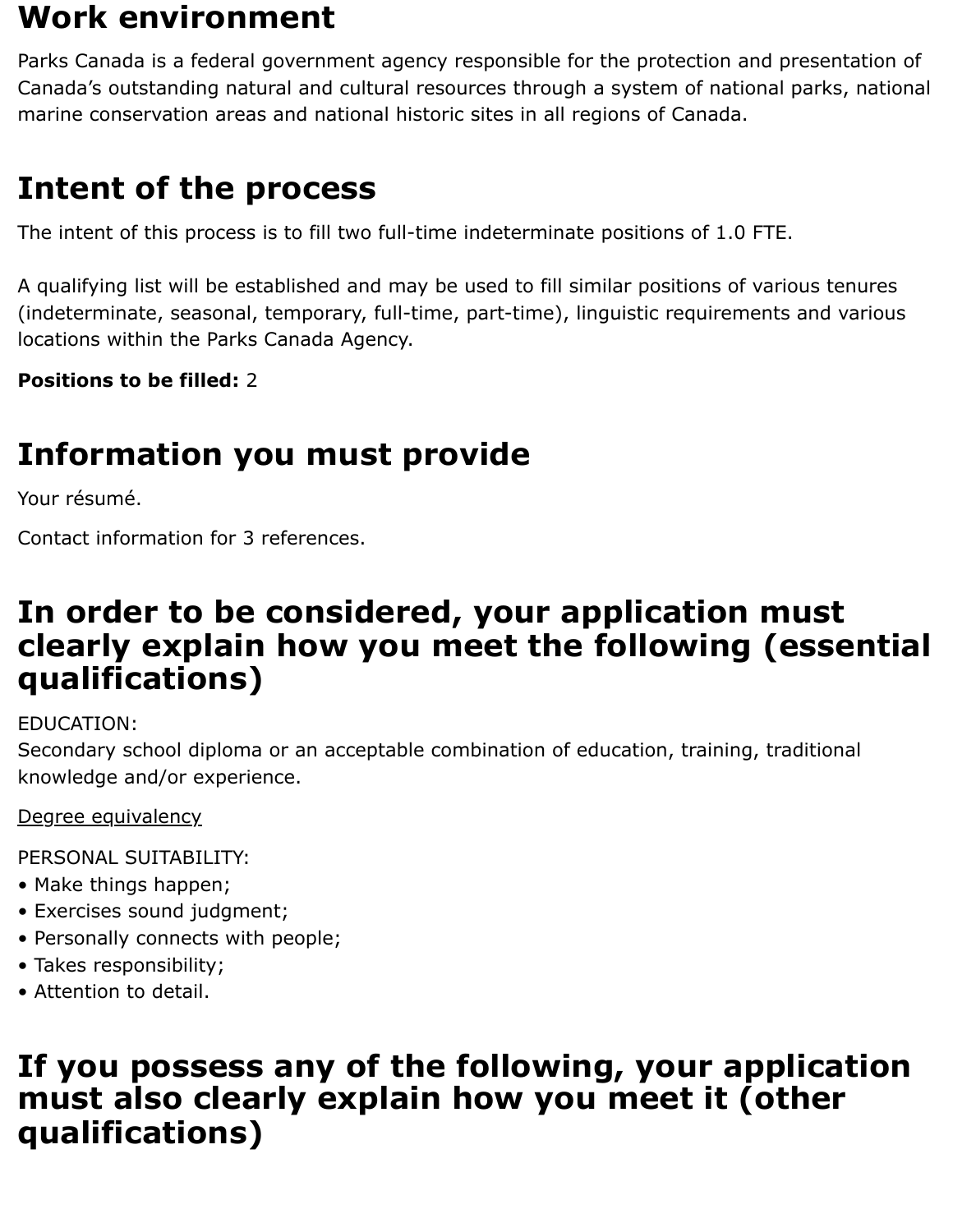ASSET EXPERIENCE:

- Experience working with Nuu-chah-nulth communities (Pacific Rim position);
- Experience working with Coast Salish, particularly Hul'qumi'num and/or SENĆOŦEN -speaking communities (GINPR position);

• Experience in providing advice to management on issues and concerns related to Indigenous files.

### **The following will be applied / assessed at a later date (essential for the job)**

English essential

#### [Information on language requirements](https://www.canada.ca/en/public-service-commission/jobs/services/gc-jobs/language-requirements-candidates.html)

#### EXPERIENCE:

- Experience in working cooperatively with a variety of staff, partners, other government departments, Indigenous groups (First Nations, Inuit and Métis), and stakeholders;
- Experience in organizing and preparing operational information to support working groups, project teams, and other program/policy related processes;
- Experiences in researching, correlating, and developing information for communication and tool development related to Indigenous communities or projects;
- Experience in supporting capacity development and training with Indigenous communities;
- Experience in project management, providing financial oversight and project budget management, reporting, submissions, and funding applications.

#### KNOWLEDGE

- Knowledge and understanding of the culture, history, and current interests and issues of Nuuchah-nulth First Nations/communities (Pacific Rim National Park Reserve Position);
- Knowledge of Coast Salish, particularly Hul'qumi'num and/or SENĆOŦEN culture, history and traditional way of life in relation to the Gulf Islands National Park Reserve (Gulf Island National Park Reserve Position);
- Knowledge of the Parks Canada Agency mandate, vision and program policies, directives and guidelines relevant to our work with Indigenous peoples;
- Knowledge of legislation and policy relevant to Aboriginal and Treaty rights;
- Knowledge of Indigenous cultural, political and economic concerns in the context of heritage place management;
- Knowledge of information management, including planning, documenting and reporting.

#### ABILITIES:

- Ability to communicate effectively both orally and in writing;
- Ability to plan and organize workload and projects;
- Ability to analyze and evaluate problems;
- Ability to work in cross cultural settings with various groups, project teams, and other program/policy-related processes;
- Ability to manage and prioritize challenging or conflicting ideas, projects, or workplans.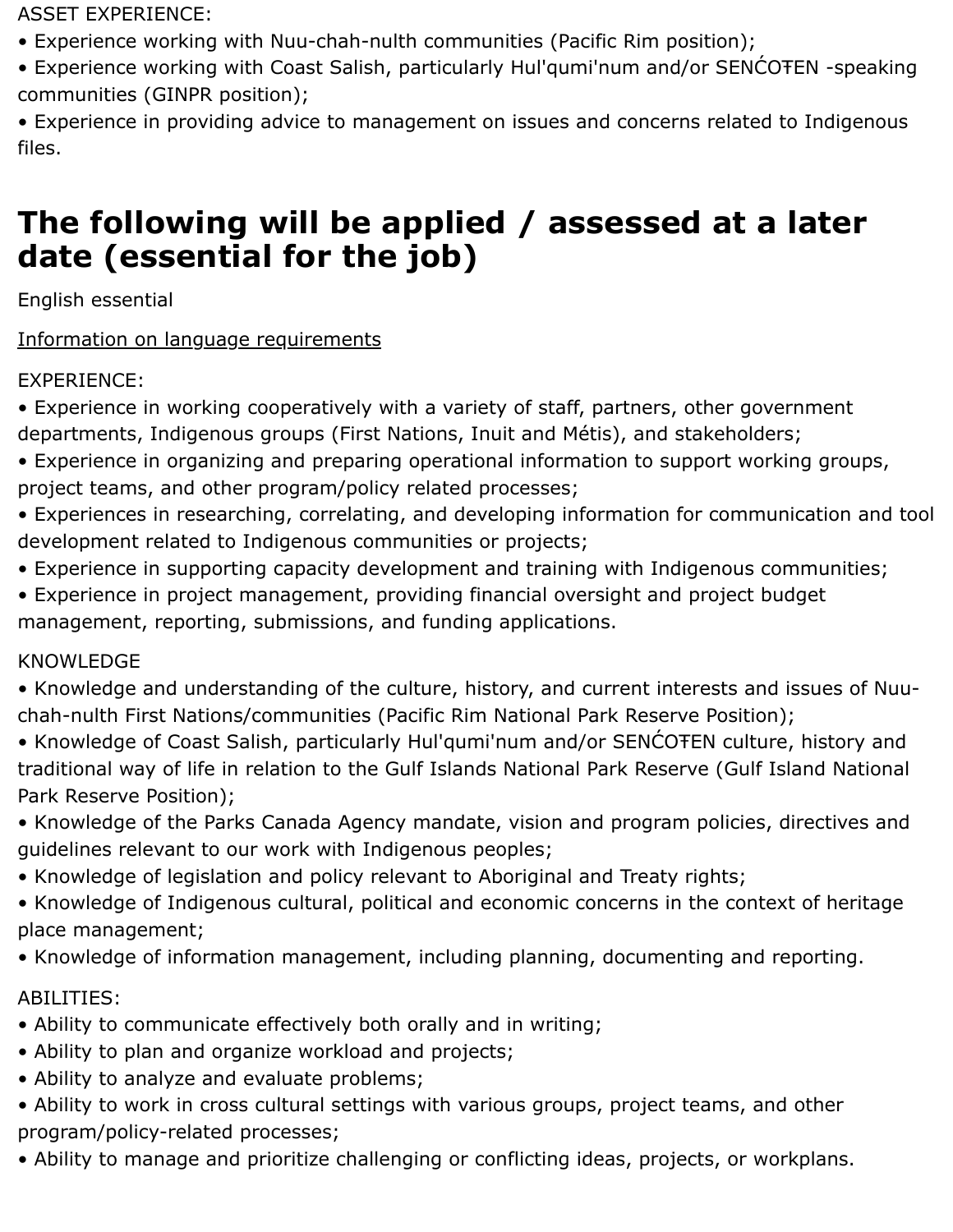### **The following may be applied / assessed at a later date (may be needed for the job)**

ASSET QUALIFICATIONS:

• Ability to communicate respectfully and effectively with First Nations partners in a variety of settings, including First Nations' communities.

# **Conditions of employment**

Reliability Status security clearance

CONDITIONS OF EMPLOYMENT:

• All Parks Canada Agency employees are required to be fully vaccinated against COVID-19 and attest to their vaccination status unless accommodated based on a medical contraindication, religion, or another prohibited ground of discrimination as defined under the Canadian Human Rights Act;

- May be required to wear a Parks Canada Uniform;
- Possess and maintain a valid class 5 or class 7-N driver's license;
- Willingness to travel and work variable hours;
- Willingness to work irregular hours, overtime, weekends and/or statutory holidays and provincial/territorial holidays, when required;
- Work a flexible schedule to meet program delivery requirements.

# **Other information**

The Public Service of Canada is committed to building a skilled and diverse workforce that reflects the Canadians we serve. We promote employment equity and encourage you to indicate if you belong to one of the designated groups when you apply.

#### [Information on employment equity](https://www.canada.ca/en/public-service-commission/jobs/services/gc-jobs/employment-equity.html)

Parks Canada is committed to the principles of diversity and employment equity under the Employment Equity Act, and strives to ensure that our workforce reflects the diverse nature of Canadian society. We encourage women, Aboriginal peoples, persons with disabilities and members of a visible minority group to self-identify in their application.

On November 8th, 2021, the Parks Canada Agency announced the details of its vaccination requirement for all employees.

As per the Policy on COVID-19 Vaccination for Parks Canada Agency, employees must attest to their vaccination status. The requirement for employees to be fully vaccinated applies whether they are teleworking, working remotely or working on-site. This is a condition of employment and it applies to indeterminate (full time, part time and seasonal), determinate (term), casual, as and when required, and students. When you reach the stage in the selection process where it is necessary to verify that you meet the conditions of employment, the hiring manager or a human resources representative will contact you to complete an attestation form.